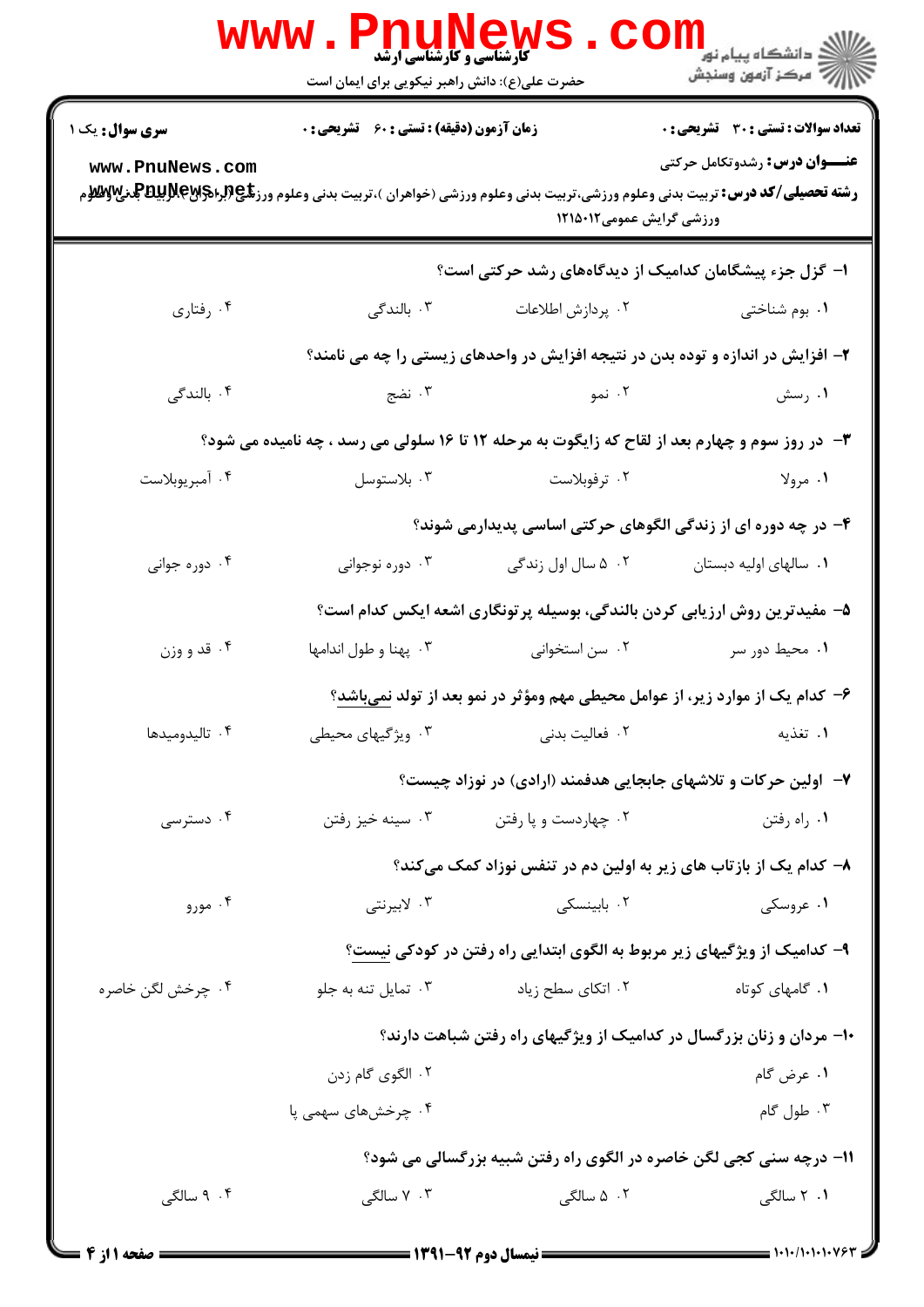|                                    | <b>WWW</b><br>Phunew<br><b>گارشناسی و کارشناسی ارشد</b><br>حضرت علی(ع): دانش راهبر نیکویی برای ایمان است         |                                                                         | الان دانشگاه پيام نور <mark></mark><br>۱۳۸۸ مرکز آزمون وسنجش                             |
|------------------------------------|------------------------------------------------------------------------------------------------------------------|-------------------------------------------------------------------------|------------------------------------------------------------------------------------------|
| <b>سری سوال : ۱ یک</b>             | <b>زمان آزمون (دقیقه) : تستی : 60 ٪ تشریحی : 0</b>                                                               |                                                                         | <b>تعداد سوالات : تستی : 30 ٪ تشریحی : 0</b>                                             |
| www.PnuNews.com                    |                                                                                                                  | ورزشی گرایش عمومی۱۲۱۵۰۱۲                                                | <b>عنـــوان درس:</b> رشدوتکامل حرکتی                                                     |
|                                    |                                                                                                                  |                                                                         | ۱۲- کدامیک از ویژگیهای زیر مربوط به مراحل ابتدایی دویدن نمی باشد؟                        |
|                                    | ٢. پنجه پاها به طرف خارج است.                                                                                    |                                                                         | ٠١ زمان معلق بودن در فضا بسيار كوتاه است.                                                |
|                                    | ۰۴ دستها بهصورت گارد در بالا است                                                                                 |                                                                         | ۰۳ پاها در هنگام برخورد با زمین عقب تر از مرکز ثقل است.                                  |
|                                    |                                                                                                                  |                                                                         | ۱۳- طبق نظریه گزل در چه سنی کودکان قابلیتهای لازم برای دویدن را به دست می آورند؟         |
| ۰۴ سالگی                           | ۰۳ سالگی                                                                                                         | ۰۲ ۱/۵ سالگی                                                            | ۰۱ سالگی                                                                                 |
|                                    |                                                                                                                  |                                                                         | ۱۴- در دوی استقامت پای اتکا در کجا فرود می آید؟                                          |
|                                    | ۰۲ موازی مرکز ثقل بدن                                                                                            |                                                                         | ۰۱ در جلوی مرکز ثقل بدن                                                                  |
| ۰۴ مرحله آخر تماس پاشنه پا با زمین |                                                                                                                  | ۰۳ جلوی پای اتکا                                                        |                                                                                          |
|                                    |                                                                                                                  |                                                                         | <b>۱۵</b> – کدام مهارت بنیادی زیر در مقایسه با سایر حرکات <u>آهسته تر</u> پیشرفت می کند؟ |
| ۰۴ گرفتن                           | ۰۳ پريدن                                                                                                         | ۰۲ پرتاب از پایین                                                       | ۰۱ پرتاب از بالا                                                                         |
|                                    | ۱۶- آبا خم کردن مفاصل جذب کننده ضربه در پاها نیروی وارده را می توان در زمان و مسافتی طولانیتر پخش کرد"، مربوط به |                                                                         | کدام گزینه می باشد؟                                                                      |
|                                    | ۰۲ انتقال نیروی حرکت آنی                                                                                         | ۰۱ توسعه سطح اتکا                                                       |                                                                                          |
| ۰۴ استمرار حرکت                    |                                                                                                                  | ۰۳ جذب ضربه                                                             |                                                                                          |
|                                    |                                                                                                                  |                                                                         | ۱۷- استمرار حرکت دست پس از پرتاب توپ از بالای سر چه اثری دارد؟                           |
|                                    |                                                                                                                  |                                                                         | ۰۱ هیچ اثری در پرتاب ندارد.                                                              |
|                                    |                                                                                                                  |                                                                         | ۰۲ اثر مثبت در دقت و مسافت پرتاب دارد.                                                   |
|                                    |                                                                                                                  | ۰۳ شتاب منفی دست پرتاب را تدارک می کند و پایان آرام و سالم ایجاد می کند |                                                                                          |
|                                    |                                                                                                                  |                                                                         | ۰۴ اثر منفی و کاهشی در مسافت پرتاب ایجاد می کند                                          |
|                                    |                                                                                                                  |                                                                         | ۱۸– کدامیک از تغییرات زیر در شکل تعاملی پرش طولی جفت روی می دهد؟                         |
|                                    | ۰۲ کاهش زاویه خیز                                                                                                |                                                                         | ۰۱ کاهش در خم شدن اولیه                                                                  |
| ۰۴ کاهش باز شدن کل بدن در خیز      |                                                                                                                  |                                                                         | ۰۳ کاهش تاشدن مفصل ران                                                                   |
|                                    |                                                                                                                  |                                                                         |                                                                                          |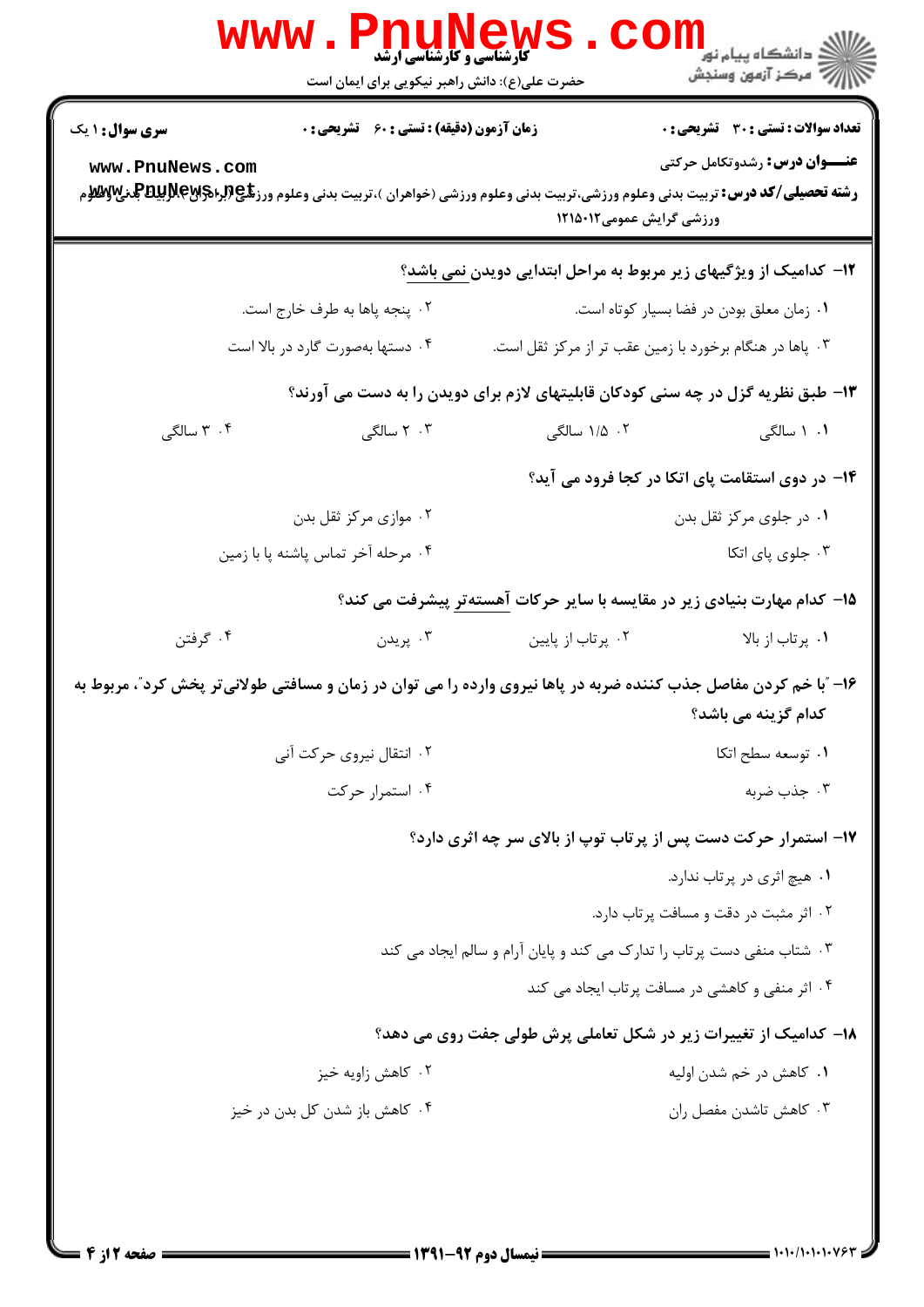|                                                                                                                             | <b>www</b> .<br><b>کارشناسی و کارشناسی ارشد</b><br>حضرت علی(ع): دانش راهبر نیکویی برای ایمان است                  |                                           | ڪ دانشڪاه پيام نور ■<br>// مرکز آزمون وسنجش                         |  |  |
|-----------------------------------------------------------------------------------------------------------------------------|-------------------------------------------------------------------------------------------------------------------|-------------------------------------------|---------------------------------------------------------------------|--|--|
| <b>سری سوال : ۱ یک</b>                                                                                                      | <b>زمان آزمون (دقیقه) : تستی : 60 ٪ تشریحی : 0</b>                                                                |                                           | <b>تعداد سوالات : تستی : 30 ٪ تشریحی : 0</b>                        |  |  |
| www.PnuNews.com                                                                                                             |                                                                                                                   | ورزشی گرایش عمومی۱۲۱۵۰۱۲                  | <b>عنـــوان درس:</b> رشدوتکامل حرکتی                                |  |  |
|                                                                                                                             | ۱۹- الگویی که کودکان برای پرتاب کردن توپ انتخاب میکنند، بستگی به چه عواملی دارد؟                                  |                                           |                                                                     |  |  |
|                                                                                                                             | ۰۲ سن- قد- اندازه توپ                                                                                             |                                           | ۰۱ سن- قدرت- جنس                                                    |  |  |
|                                                                                                                             | ۰۴ جنس–قدرت-قد                                                                                                    |                                           | ۰۳ جنس- اندازه توپ- قدرت                                            |  |  |
|                                                                                                                             | +۲- خصوصیت حساس در الگوی پر تاب از پایین که در تجزیه و تحلیل حرکت باید به آن توجه کرد، چیست؟                      |                                           |                                                                     |  |  |
|                                                                                                                             | ۰۲ چرخش تنه                                                                                                       |                                           | ٠١ حركت ران                                                         |  |  |
|                                                                                                                             | ۰۴ عمل ساق و هماهنگی ساق بازو                                                                                     |                                           | ۰۳ خم شدن به جلو                                                    |  |  |
|                                                                                                                             | <b>۲۱</b> – کدام گزینه در مراحل ابتدایی گرفتن مشاهده نمی شود؟                                                     |                                           |                                                                     |  |  |
|                                                                                                                             | ۰۲ گام برداشتن                                                                                                    |                                           | ۰۱ بستن چشمها                                                       |  |  |
|                                                                                                                             | ۰۴ چرخاندن سر به یک طرف                                                                                           |                                           | ۰۳ تمایل تنه به عقب                                                 |  |  |
| ۲۲– کشیدن توپ به طرف بدن بوسیله افزودن زمان و مسافت و هدر دادن نیروی توپ سرعت آن را کاهش می دهد، این اصل را<br>چه می گویند؟ |                                                                                                                   |                                           |                                                                     |  |  |
| ۰۴ اصل کم کردن شتاب                                                                                                         | ۰۳ اصل نیرو                                                                                                       | ٠٢ اصل ناپايدارى                          | ۰۱ اصل نرم کنندگی                                                   |  |  |
|                                                                                                                             | ۲۳- در تحقیقی که مورن در بررسی عملکرد ضربه زدن با دست انجام داد، کدامیک از عوامل ادراکی بینایی را مدنظر قرار داد؟ |                                           |                                                                     |  |  |
| ۰۴ سرعت توپ                                                                                                                 | ۰۳ انطباق زمانی                                                                                                   | ۰۲ رنگ توپ                                | ۰۱ اندازه توپ                                                       |  |  |
|                                                                                                                             |                                                                                                                   |                                           | ۲۴- اولین مرحله در الگوی پیشرفته مهارت ضربه زدن با دست کدام است؟    |  |  |
| ۰۴ عمل بازو                                                                                                                 | ۰۳ چرخش                                                                                                           | ۰۲ نوسان دادن                             | ۰۱ گام برداشتن                                                      |  |  |
|                                                                                                                             |                                                                                                                   |                                           | ۲۵– اولین مرحله در ضربه زدن با پا در ضربات ثابت چیست؟               |  |  |
|                                                                                                                             | ۰۲ برداشتن یک یا دو گام                                                                                           | ٠١ عمل شلاقي ساق و بازوي مخالف            |                                                                     |  |  |
| ۰۴ نگهداشتن توپ به طرف جلو                                                                                                  |                                                                                                                   | ۰۳ قرارگرفتن پای اتکا درکنار توپ          |                                                                     |  |  |
|                                                                                                                             |                                                                                                                   |                                           | ۲۶- آخرین مرحله در ضربه زدن با پا در ضربه های در حال فرود کدام است؟ |  |  |
|                                                                                                                             | ۰۲ ادامه حرکت پای ضربه به طرف بالا و خط وسط بدن                                                                   | ٠١ نگه داشتن توپ به طرف جلو و شوت كردن آن |                                                                     |  |  |
|                                                                                                                             | ۰۴ بکاربردن عمل شلاقی ساق و بازوی مخالف                                                                           |                                           | ۰۳ برداشتن یک یا دو گام مقدماتی                                     |  |  |
|                                                                                                                             |                                                                                                                   |                                           |                                                                     |  |  |